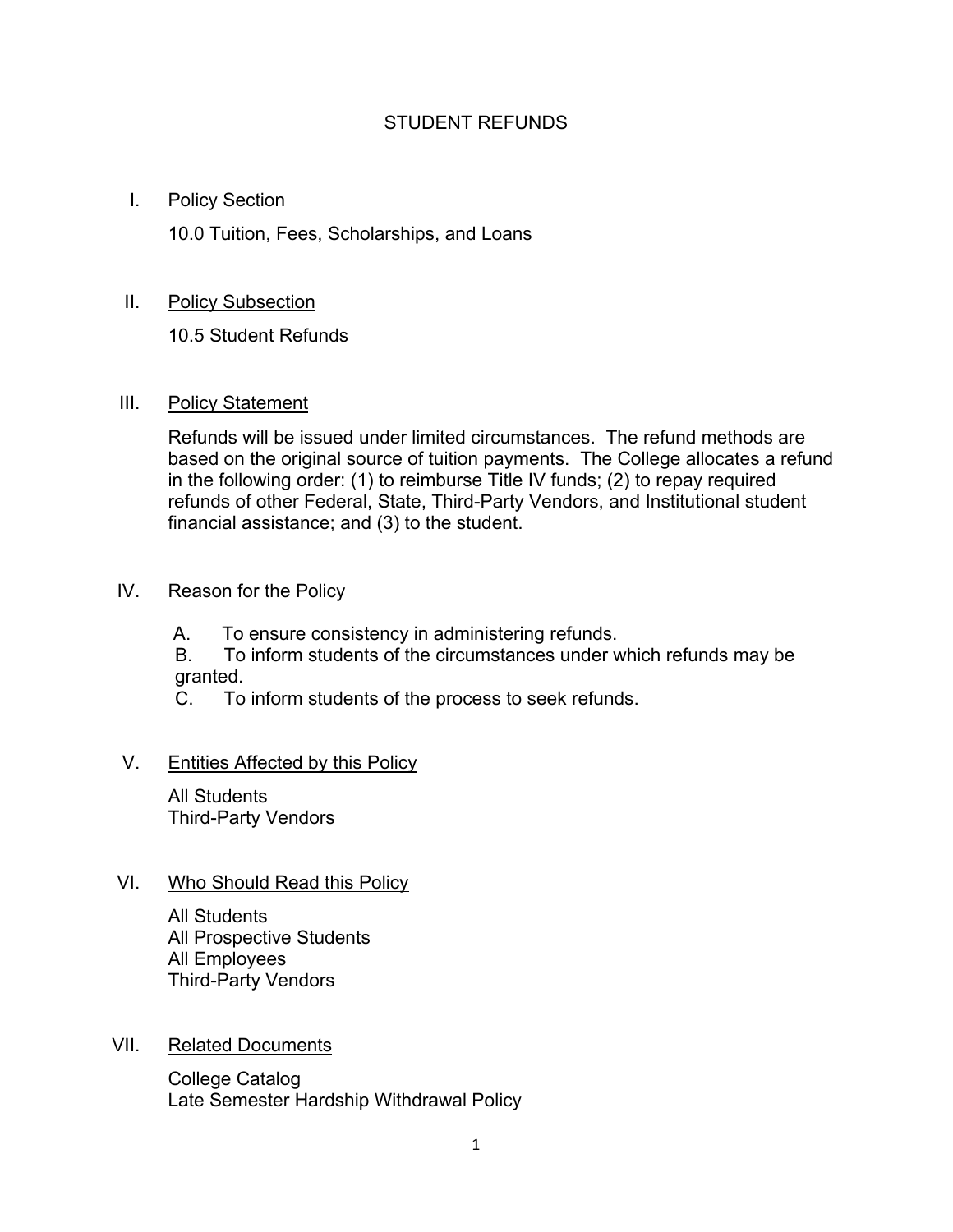Grading Policy Tuition and Fees Refund Appeal Application Withdraw and Return of Title IV Funds (R2T4) Policy [https://www.grcc.edu/pay-college/financial-aid-scholarships/refunds](https://www.grcc.edu/pay-college/financial-aid-scholarships/refunds-disbursements/dropping-classes-how-it-impacts-your-aid)[disbursements/dropping-classes-how-it-impacts-your-aid](https://www.grcc.edu/pay-college/financial-aid-scholarships/refunds-disbursements/dropping-classes-how-it-impacts-your-aid)

#### VIII. Contacts

Policy Owner: Vice President for Finance and Administration Director of Student Financial Services

#### IX. Definitions

N/A

#### X. Procedures

A. Process to initiate a refund

A student must initiate a refund by dropping a class via the online center. The percentage of tuition refunded to the student who drops classes will be calculated for each class based on (1) the number of calendar days (including weekends) between the class start date and the end date (regardless of the number of days the class has met and/or the student has attended), and (2) the date the drop is initiated by the student. Exceptions shall be made when the College cancels a class.

| Withdraw before 5% of calendar days  | 100% Refund |
|--------------------------------------|-------------|
| Withdraw before 10% of calendar days | 50% Refund  |
| Withdraw after 10% of calendar days  | 0% Refund   |

The following College fees will be refunded based on the same percentage as the tuition refund schedule: Technology Fee, Facility Maintenance Fee, Campus Activity Fee and Course Fees. The Student Records Fee is non-refundable.

B. Title IV Funds

For students with federal grants or loans, Return of Title IV Funds regulations determine the amount of aid earned at the point of withdrawal, based on the student's last date of attendance. The federal pro rata formula is used to determine aid earned for students who withdraw from course(s) on or before the 60% point in the payment period or period of enrollment. The Return of IV Funds calculation determines only the